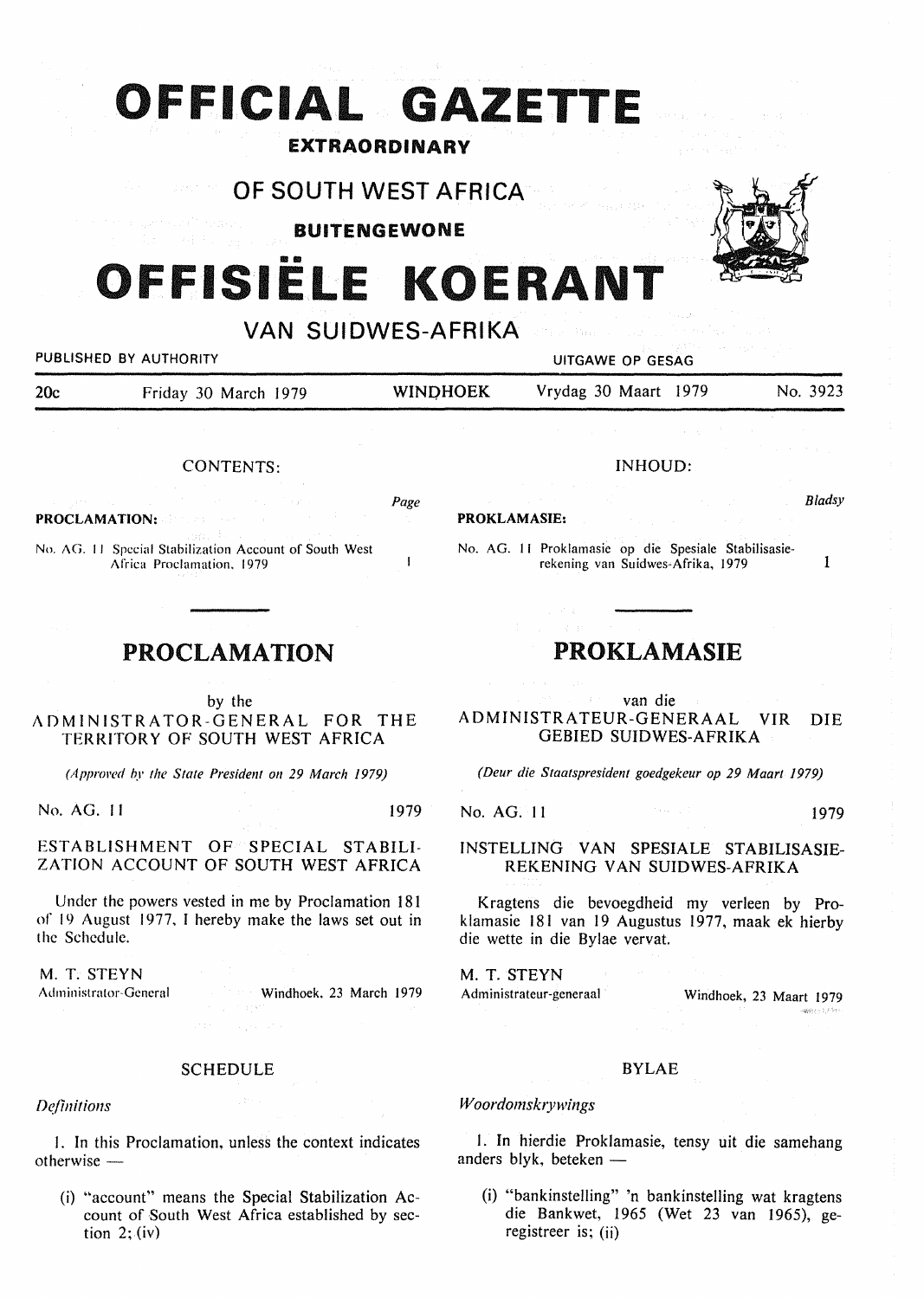- (ii) "banking institution" means a banking institu-(ii) "bouvereniging" 'n bouvereniging wat kragtens tion registered under the Banks Act, 1965 (Act 23 of 1965); (i)
- (iii) "building society" means a building society registered under the Building Societies Act, 1965 (Act 24 of 1965); (ii)
- (iv), "territory" means the territory of South West Africa; (iii)
- (v) "Treasury" means the Treasury as defined in section I of the Exchequer and Audit Act, 1975 (Act 66 of 1975). (v)

*Establishment of Special Stabilization Account of South West Africa* 

2. There is hereby established an account to be known as the Special Stabilization Account of South West Africa which shall notwithstanding anything to the contrary in any law contained, be credited with  $-$ 

- (a) moneys appropriated by law for the account;
- (b) such portions as may be determined by the Treasury of any surplus in the South West Africa Account at the close of a financial year;
- (c) any interest derived from the investment of moneys standing to the credit of the account.

*Manner of dealing with moneys in account* 

3. (I) The moneys in the account may be transferred to the State Revenue Fund for the benefit of the South West Africa Account at such times and in such amounts as the Treasury may determine, to be appropriated by, or otherwise be disposed of under, law as a charge to the said South West Africa Account to meet expenditure on services in relation to the stabilization of the economic conditions and the proper regulation of the public finances in the territory.

(2) Moneys standing to the credit of the account which are not required for immediate use, may be invested by the Treasury with the Public Debt Commissioners or with any banking institution or building society carrying on business in the territory or with the Post Office.

(3) Notwithstanding anything to the contrary in any law contained, any unexpended balance in the account at the close of any financial year, including accrued interest on investment balances, shall be carried forward as a credit in the account to the next succeeding financial year.

- die Bouverenigingswet, 1965 (Wet 24 van 1965), geregistreer is; (iii)
- (iii) "gebied" die gebied Suidwes-Afrika; (iv)
- (iv) "rekening" die Spesiale Stabilisasierekening van Suidwes-Afrika ingestel by artikel 2; (i)
- (v) "Tesourie" die Tesourie soos omskryf in artikel I van die Skatkis- en Ouditwet, 1975 (Wet 66 **van 1975).** (v)<br> $\frac{1}{2}$  (v)  $\frac{1}{2}$  (v)  $\frac{1}{2}$  (v)  $\frac{1}{2}$

 $\label{eq:1} \mathcal{O}(p) = p \cdot \frac{1}{\sqrt{2}} \exp\left(-\frac{1}{2} \int_{0}^{1} \mathcal{E} \left(\frac{d\mathbf{r}}{dt}\right)^2 \mathbf{r} \right)$ 

*lnstelling van Spesiale Stabilisasierekening van Suidwes-AJ,·ika* 

2. Daar word hierby 'n rekening met die naam Spesiale Stabilisasierekening van Suidwes-Afrika ingestel, wat, ondanks andersluidende bepalings van die een of ander wet, gekrediteer word met -

- (a) geld by wet vir die rekening bewillig;
- (b) die gedeeltes van enige surplus in die Suidwes-Afrikarekening aan die einde van 'n boekjaar, wat die Tesourie bepaal;
- (c) rente verkry uit die belegging van geld waarrnee die rekening gekrediteer is.

*Wyse waarop met geld in rekening gehandel kan word* 

3. (I) Die geld in die rekening kan op die tye en tot die bedrae wat die Tesourie bepaal, na die Staatsinkornstefonds ten bate van die Suidwes-Afrikarekening oorgeplaas word, om ten laste van genoernde Suidwes-Afrikarekening by wet bewillig of andersins kragtens wet oor beskik te word vir die bestryding van uitgawes vir dienste met betrekking tot die stabilisering van die ekonomiese toestande en die behoorlike reeling van die openbare finansies in die gebied.

(2) Geld waarmee die rekening gekrediteer is en wat nie vir onmiddellike gebruik benodig is nie, kan deur die Tesourie by die Staatskuldkommissarisse of 'n bankinstelling of bouvereniging wat in die gebied sake doen of by die Poskantoor belê word.

(3) Ondanks andersluidende bepalings van die een of ander wet, word onbestede saldo's in die rekening aan die einde van 'n boekjaar, met inbegrip van opgelope rente op beleggingssaldo's, as kredits in die rekening na die daaropvolgende boekjaar oorgedra.

 $\label{eq:mass} \begin{split} \langle m m \rho_{\rm eff} \rangle \sim \gamma_{\rm eff} = 2442 \times 0.588 \cdot \sigma^2 \gamma_{\rm eff} = \gamma_{\rm eff} (250 \, \sigma_{\rm eff} \, \sinh^2 \phi^{-1}) \\ \langle \phi \rangle \sim \gamma_{\rm eff} = 25 \times \gamma_{\rm eff} \, \gamma_{\rm eff} = \gamma_{\rm eff} \, \gamma_{\rm eff}^{-1} = 3 \,, \end{split}$ 

 $\label{eq:Ricci} \mathcal{L} = \frac{1}{2} \left[ \mathcal{L} \mathcal{L}^{\text{obs}} \left( \mathcal{L}^{\text{obs}} \right) \right] \mathcal{L}^{\text{obs}} \left( \mathcal{L}^{\text{obs}} \right) \mathcal{L}^{\text{obs}} \left( \mathcal{L}^{\text{obs}} \right) \mathcal{L}^{\text{obs}} \left( \mathcal{L}^{\text{obs}} \right) \mathcal{L}^{\text{obs}} \left( \mathcal{L}^{\text{obs}} \right) \mathcal{L}^{\text{obs}} \left( \mathcal{L}^{\text{obs}} \right) \mathcal{L$